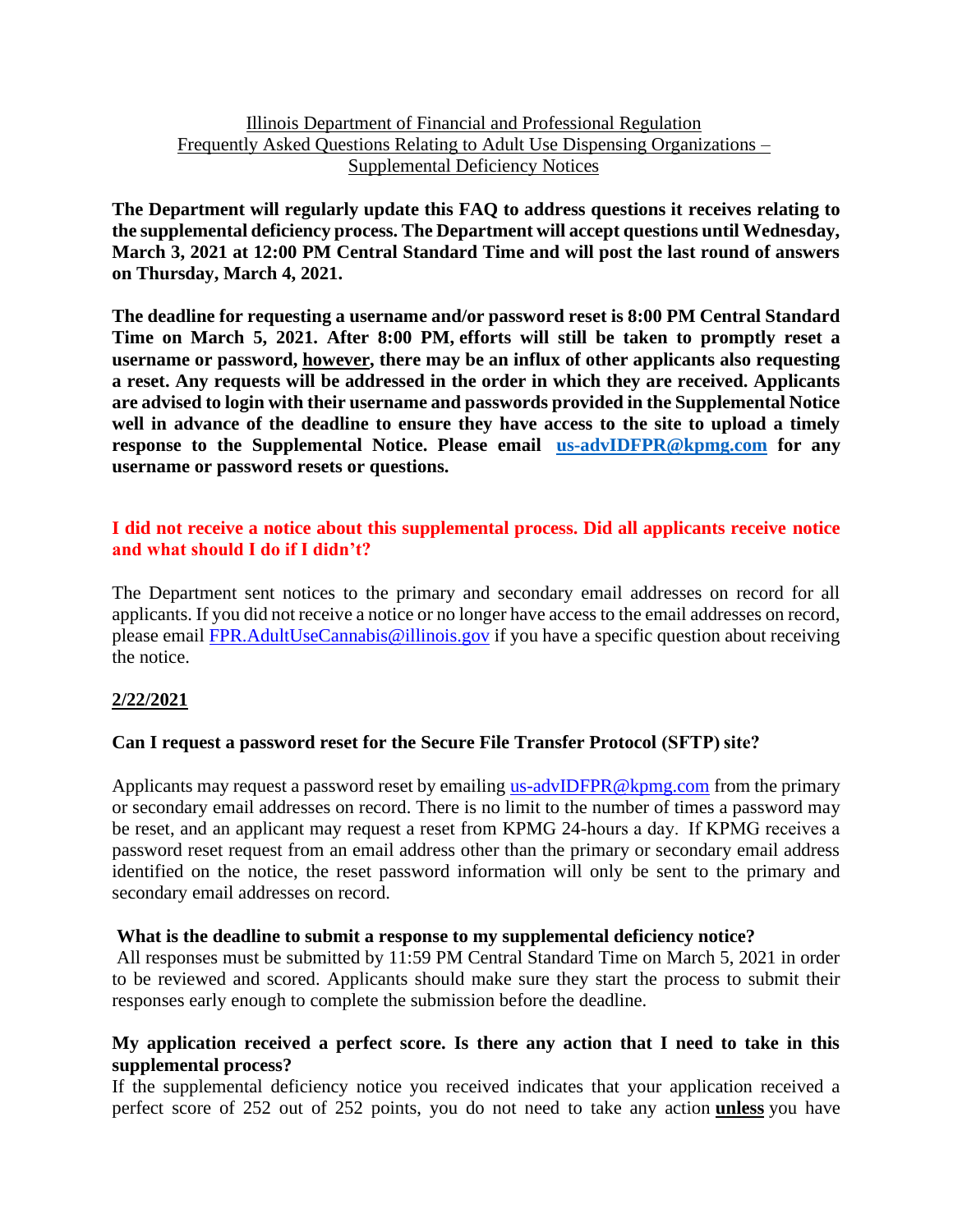experienced a change in ownership since you originally submitted the application. If you received a perfect score and have had some form of a change of ownership since your application was originally submitted, such as the death or removal of a principal officer, then you must complete the survey. The survey has questions relating to changes in ownership.

# **One of my exhibits received 0 points. Does this mean this exhibit was not scored or does it mean that I missed something and did not receive any points for that exhibit? Does receiving 0 points on an exhibit mean I should submit a replacement exhibit?**

If an exhibit received 0 points on your scoresheet, it means that it did not meet the statutory requirements needed to receive the points on that exhibit. In other words, 0 points on your scoresheet means your exhibit was scored but did not include what the Cannabis Regulation and Tax Act (CRTA) requires and, as a result, did not receive the points. If an exhibit received 0 points, please refer to the options available for that specific exhibit, which are explained in detail in the supplemental deficiency notice.

# **Is there a page limit for the supplemental responses?**

No, there is no page limit for exhibits in this supplemental process.

**In our original application, one of our owners was identified as a Social Equity Applicant (SEA), but we have since learned that they do not qualify under any of the SEA criterium. During the supplemental process, can we remove that owner and redistribute the ownership shares to other existing owners who qualify for SEA status and then become eligible for the SEA points?**

No. If the ownership structure you submitted with your original application did not meet the statutory criteria for applying as a Social Equity Applicant, you may not now qualify for that status by redistributing ownership. Applicants are allowed to remove principal officers and redistribute their ownership percentages among the remaining principal officers. However, that application can only qualify for Social Equity Applicant status if the owners and ownership percentages provided with the original application qualified for such status in the first round of scoring.

# **We submitted for multiple licenses in a Bureau of Labor Statistics (BLS) region. How many application numbers should we have received? For example, we submitted for 5 licenses in the Chicago BLS region, but there is only 1 application number for Chicago in my scoresheet.**

Each USB you submitted was assigned a unique application number. Therefore, if you submitted one USB drive with an application seeking multiple licenses in a particular BLS region, you received only one unique application number and one scoresheet. You should complete one survey for that unique application number.

## **Are property tax records acceptable forms of proof of living in a Disproportionately Impacted Area (DIA)?**

Yes, property tax payment records are sufficient evidence of residence in a DIA for the applicable tax payment period, regardless of the date of payment. Any submission of records that falsely represents an individual's actual residency may be the basis for the Department to decline to issue a conditional license.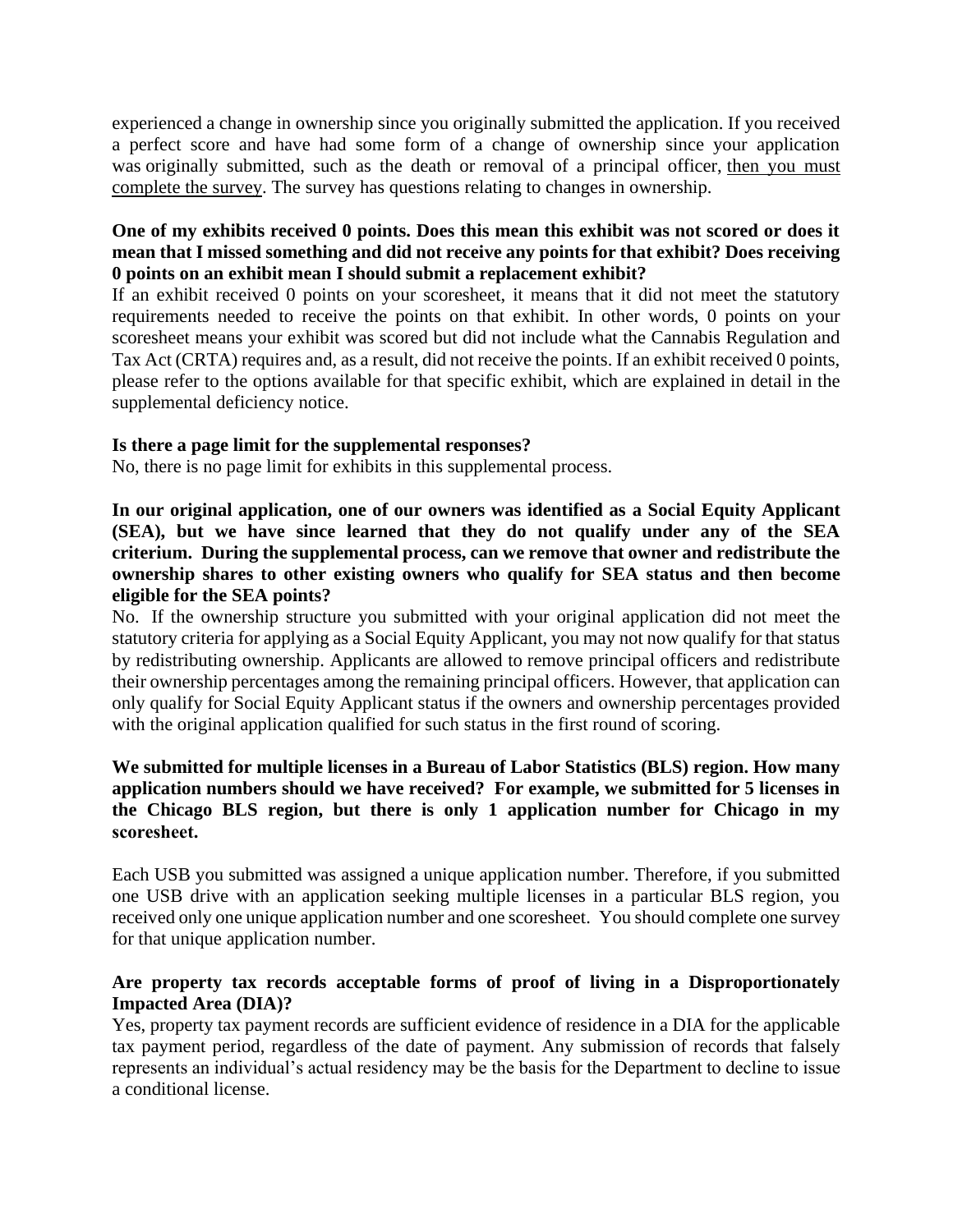#### **2/23/2021**

## **Are all scored exhibits subject to re-scoring, even if no deficiencies were identified in the Supplemental Notice?**

The Department reserves the right to review all application materials, including Original Exhibits and responses to all deficiency notices, and to adjust the scores as necessary to ensure the accuracy of application scores before the Department announces any Final Scores. This includes the potential reduction of points if the Department determines that a downward adjustment is warranted.

#### **Do the usernames and passwords provided in the Supplemental Notice for the SFTP site still work even if there was a typo or other issue with the email address?**

Yes, the username and passwords for the SFTP provided in the Supplemental Notice are independent of the applicant's actual email address and will work even if they are not identical to the primary and secondary email addresses identified on the original application.

## **I have a scored application and responded to a previous deficiency notice with supplemental information. Should I assume that the supplemental information we provided was not reviewed and needs to be resubmitted?**

The scoresheet attached to your Supplemental Notice reflects the Department's review of all supplemental information that was previously submitted on time in response to a prior deficiency notice. Applicants may not resubmit information that was covered by a prior deficiency notice, unless specifically identified in the instructions. Applicants may choose in the survey to request the Department to re-review all exhibits previously submitted, including information covered by a prior deficiency notice, to ensure that such information was properly reviewed.

# **I submitted multiple applications that I believe are identical but they received different scores. How should I respond?**

If you are aware that an exhibit you submitted did not receive the same number of points that were awarded with another application that you believe is identical, you may request that the Department review that exhibit again. You may also submit supplemental information if the application is missing points for information not covered by a prior deficiency notice, as described in the Supplemental Notice.

#### **How are we supposed to determine what is missing from each exhibit?**

The Supplemental Notice includes an explanation of how points were awarded for each of the exhibits and what information was required in each exhibit. The scoresheet provided with that Supplemental Notice details how many points you received for each exhibit (for scored applicants) or which exhibits were deemed incomplete (for disqualified applicants). You may use this information to determine why you did not receive the full allotment of points for that exhibit. The Department will not be providing individualized explanations of why you missed points on a particular exhibit.

#### **Will the Department provide copies of the Original Exhibits an application submitted?**

No, the Department will not provide copies of any Original Exhibits.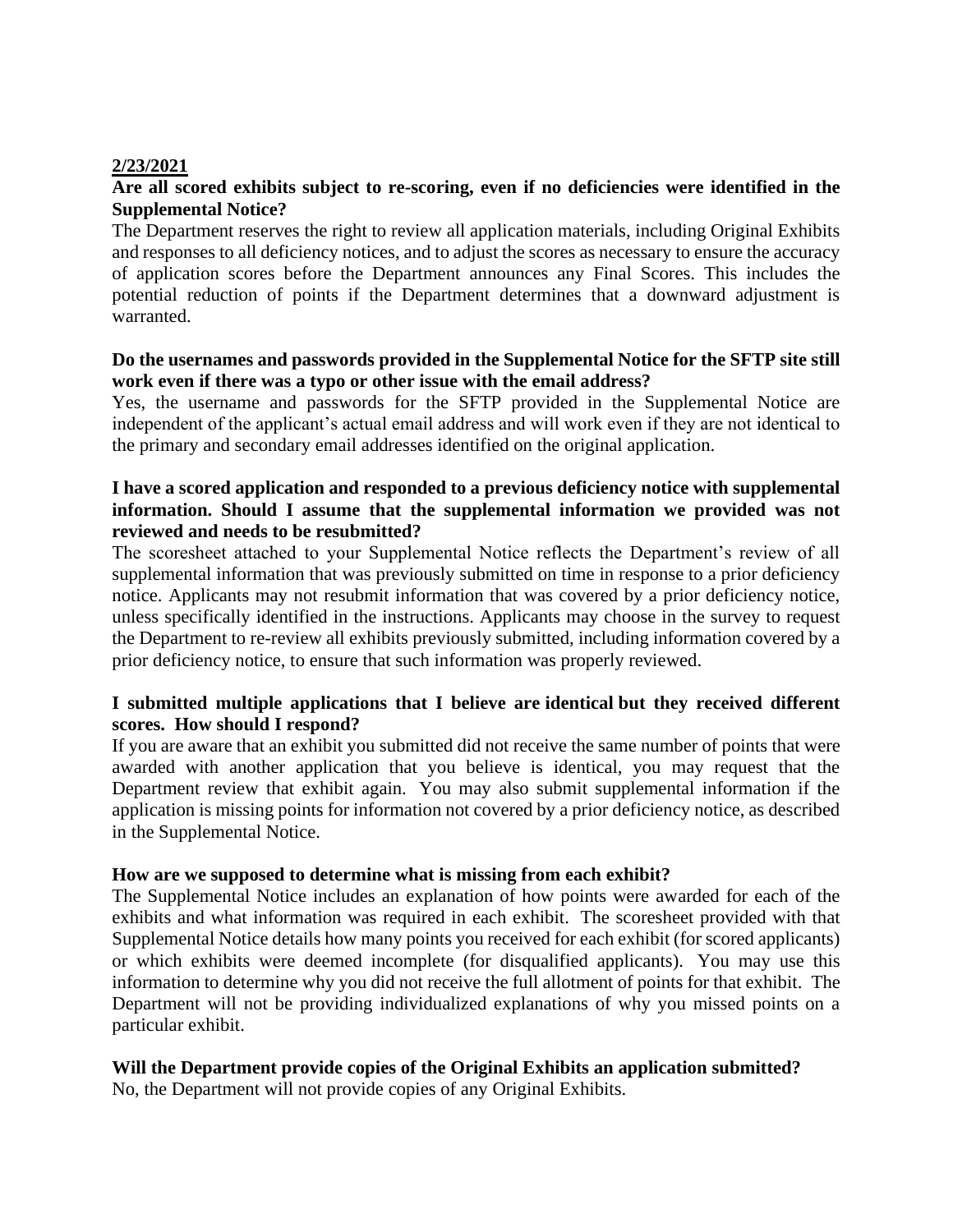# **2/24/2021**

# **My SFTP login information works for my applications in some of the BLS regions but not others. What should I do?**

Each applicant received two usernames and passwords: one for the primary contact and one for the secondary contact. You may use either username to submit your response in a BLS region. As such, if one username doesn't work you may try using the other username and password from the notice. If neither username and password are working, contact [us-advidfpr@kpmg.com](mailto:us-advidfpr@kpmg.com) to request new login information or to reset your password.

## **In our Original Application, we reported that the person serving as the basis for Social Equity/Illinois Owner/Veteran points was not a 51% or more majority owner. Can we during the supplemental process re-allocate our ownership to make that person the 51% owner?**

New principal officers may not be added to an application through the supplemental process unless it is to replace a deceased principal officer. Applicants may remove principal officers and redistribute their ownership among the remaining principal officers. However, if the applicant *could not* qualify as Social Equity/Illinois Owned/Veteran based upon the ownership distribution as submitted in the Original Application, they cannot redistribute their ownership percentages during this supplemental process to qualify for any such status.

# **One of our principal officers passed away after we submitted our Original Application. That principal officer was the basis for our Social Equity, Illinois Owner, and Veteran-Owned points. If we do not replace that principal officer at this time, will we still be able to receive a Conditional Adult Use Dispensing Organization License.**

As stated in the Q & A posted on November 1, 2019, the Department stated:

"An applicant must disclose any adverse material changes to their application submitted to the Department. An adverse material change is one that has the potential to negatively impact the applicant's application score or qualification for a license. Failure to disclose and adverse material change to the Department may result in denial or revocation of a license."

As stated in the Exhibit-Specific Instructions for Exhibit C, applicants may not rely on the status or residency of a deceased principal officer to retain application points. In the event of a death of a principal officer, applicants may remove the deceased principal officer and reallocate points among current owners, or may add a new principal officer to replace the deceased principal officer. In either case, the applicant may only qualify for status as a Social Equity Applicant, Veteran or Illinois Resident if the original principal officer qualified for such status and the new ownership structure also qualifies for such status.

**We received the Disqualified Applicant Supplemental Notice and it did not contain a scoresheet for each of the exhibits. Are we able to receive a scoresheet for our application?** Applicants that received a Disqualified Applicant Supplemental Notice will not receive a scoresheet. Applicants that received the Disqualified Applicant Supplemental Notice were provided with a list of the exhibits that formed the basis of the disqualification. After the Department has reviewed the responses to the Supplemental Notice, any applicant that is no longer disqualified will receive a Scored Applicant Supplemental Notice that will provide the score for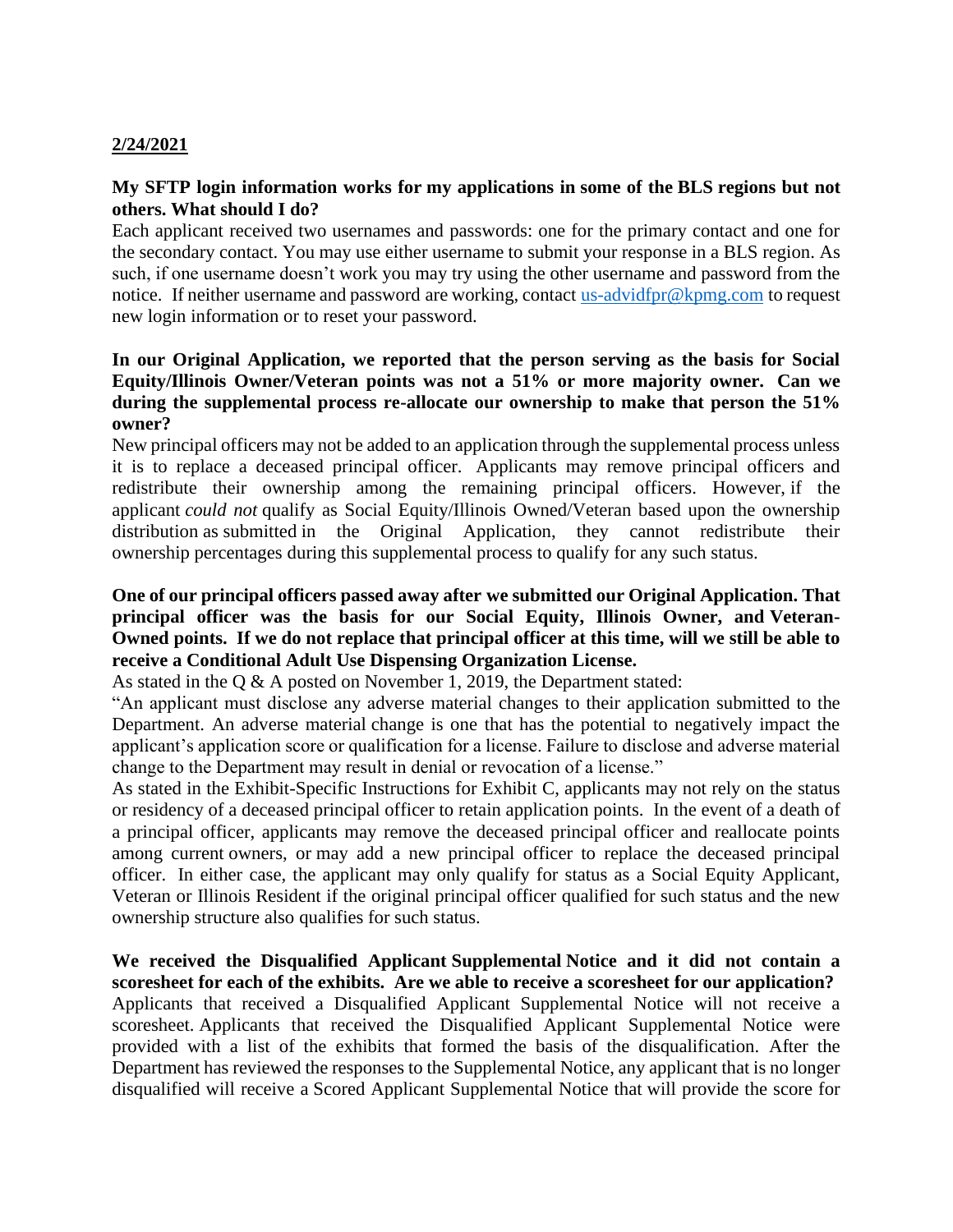each exhibit. Pursuant to Section 15-30(b) of the Cannabis Regulation and Tax Act, applications that are incomplete after the opportunity to cure will not be scored and will be disqualified.

## **The Scored Applicant Supplemental Notice I received states that certain application elements were subject to a prior deficiency notice. Does this mean I should have previously received a deficiency notice informing me of those missed elements?**

Not necessarily. The Department sent the same Scored Applicant Supplemental Notice to all scored applicants regardless of whether those applicants had received a prior deficiency notice. If you did not receive a prior deficiency notice, that means that the Department did not previously determine that those elements were missing from your exhibit. If you did not receive all the points on an exhibit for which there were prior deficiencies, the points you missed on those exhibits may have been for elements that did not serve as the basis for prior deficiency notices.

## **2/25/2021**

#### **If I submit a Supplemental Response for one exhibit, will that trigger the Department to rereview my other exhibits where I may already have a perfect score?**

The Department reserves the right to review all application materials, including Original Exhibits and responses to all deficiency notices, and to adjust the scores as necessary to ensure the accuracy of application scores before the Department announces any Final Scores. This includes the potential reduction of points if the Department determines that a downward adjustment is warranted. Submitting a supplemental response for a particular exhibit does not cause an automatic review of other exhibits.

#### **Our principal officer who qualified for Social Equity status has died since we submitted our Original Application. Can we now qualify for Social Equity status by employing 10 or more employees who reside in a DIA?**

No, you may not now qualify for Social Equity status by hiring 10 or more employees who reside in a DIA.

#### **2/26/2021**

#### **How were the Disproportionately Impacted Areas determined?**

Section 1-10 of the Cannabis Regulation and Tax Act includes the factors used in determining the Disproportionately Impacted Areas ("DIAs"):

*"Disproportionately Impacted Area" means a census tract or comparable geographic area that satisfies the following criteria as determined by the Department of Commerce and Economic Opportunity, that:*

 *(1) meets at least one of the following criteria:*

 *(A) the area has a poverty rate of at least 20% according to the latest federal decennial census; or*

 *(B) 75% or more of the children in the area participate in the federal free lunch program according to reported statistics from the State Board of Education; or*

 *(C) at least 20% of the households in the area receive assistance under the Supplemental Nutrition Assistance Program; or*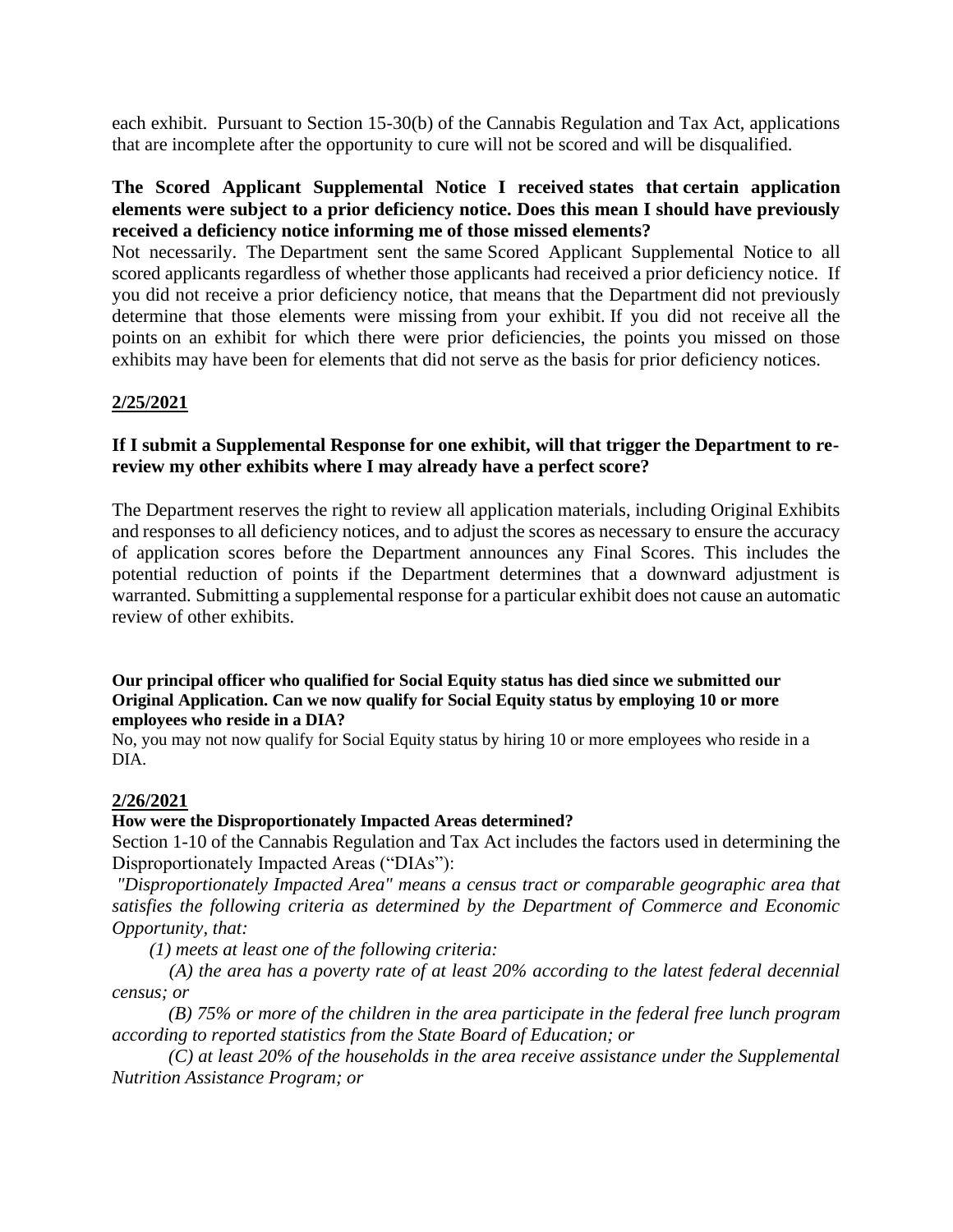*(D) the area has an average unemployment rate, as Determined by the Illinois Department of Employment Security, that is more than 120% of the national unemployment average, as determined by the United States Department of Labor, for a period of at least 2 consecutive calendar years preceding the date of the application; and*

 *(2) has high rates of arrest, conviction, and incarceration related to the sale, possession, use, cultivation, manufacture, or transport of cannabis.* The map of the DIAs can be found at this link:

<https://www2.illinois.gov/dceo/CannabisEquity/Pages/default.aspx>

# **To qualify as a Social Equity Applicant for living in a DIA, what is the relevant time period?**

The relevant time period is 2010 to 2019.

# **3/1/2021**

## **My Supplemental Notice for Applicants with a Disqualified Application identifies only Exhibit F as the basis for my Disqualified Application. Should I also submit Supplemental Responses for Exhibits H and N?**

No – you may only provide Supplemental Responses for exhibits that are identified as the basis of your disqualification. Towards the bottom of your Supplemental Notice, there is a section called "Deficiency Information" which identifies your application by an application number. This portion is unique to your application. If either Exhibit H or N are identified in that portion with the notation "Response received but deemed insufficient," you may submit supplemental information. If neither Exhibit H or N are identified as the basis for your disqualification, you do not have an option of submitting supplemental information. Please see the Supplemental Notice for further guidance.

# **Is a Form W-2 an acceptable form of proof of residency for Social Equity Applicant status?**

Yes, if you are providing proof of Social Equity Applicant status by showing residency in a Disproportionately Impacted Area, a Form W-2 is one acceptable form of proof of residency. Please note that two forms of proof are required to prove residency in a Disproportionately Impacted Area for each year.

## **Can I use both an Illinois driver's license and an Illinois State ID card to meet residency requirements for Exhibit P? Can I also use the same forms of proof of residency for Exhibit S?**

Yes, an Illinois driver's license and an Illinois State ID card can each be used as forms of proof of residency for both Exhibit P and Exhibit S.

#### **When must the survey referenced in the Supplemental Notice be completed?**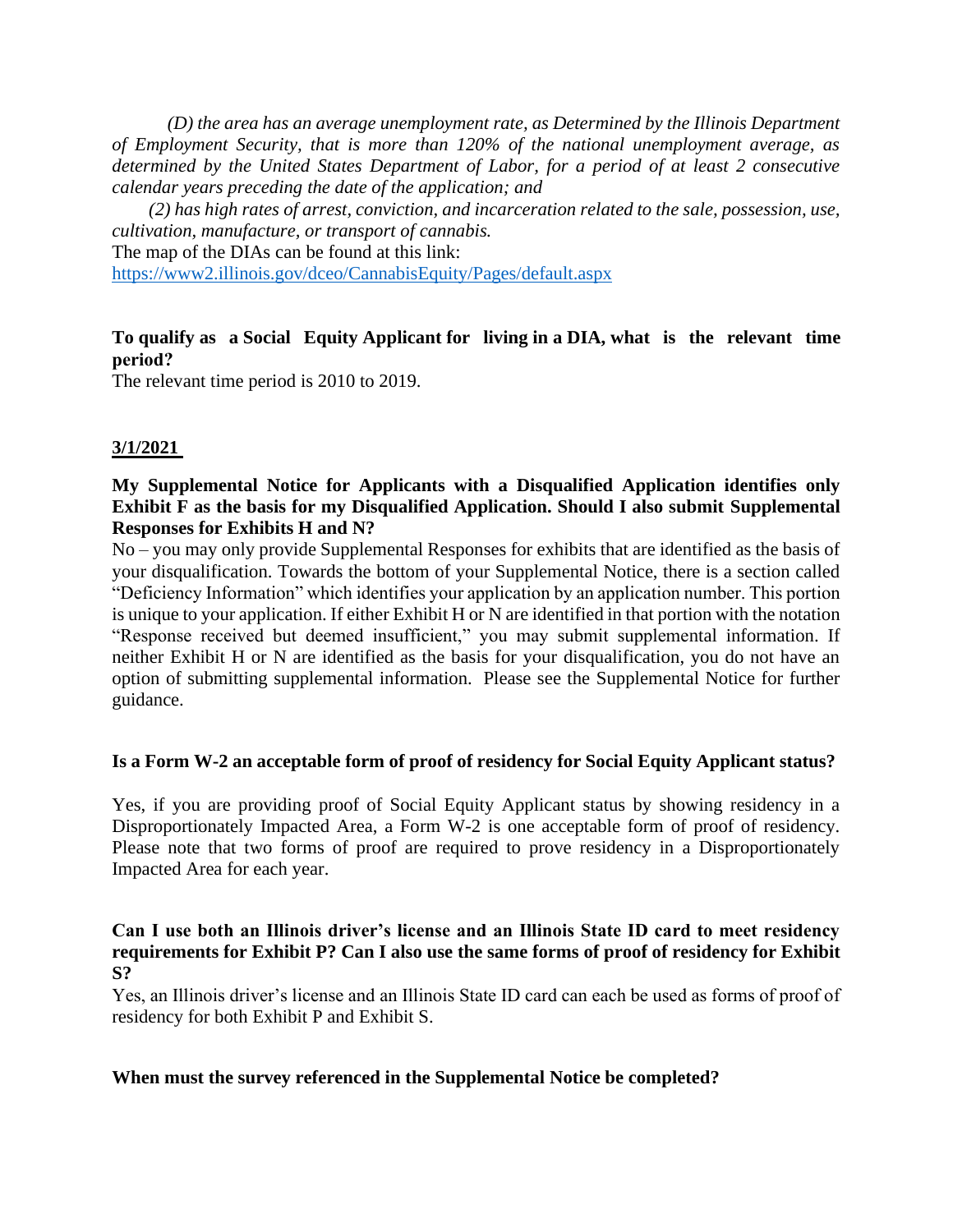As stated in the "Submitting Your Response" section of the Supplemental Notice, applicants must complete the entire supplemental process for each application, including completing the survey and submitting any Supplemental Responses, by 11:59 PM Central Standard Time on March 5, 2021.

#### **How do I upload Supplemental Responses?**

Applicants must use the SFTP site to upload any Supplemental Responses. Please email usadvidfpr@kpmg.com with any questions regarding use of the SFTP site.

## **Will disqualified applicants receive a scoresheet, even a blank one which identifies the maximum number of points available for each exhibit, through this Supplemental Process? How can an applicant receive a scoresheet if they have not received one yet?**

Applicants that received a Supplemental Notice for Applicants with a Disqualified Application did not receive a scoresheet containing an initial score. Applicants that received a Supplemental Notice for Applicants with a Scored Application received scoresheets which list how many points each of their exhibits received out of the total points available for each exhibit. If through the supplemental process it is determined that an application should not have been disqualified, the applicant will receive Supplemental Notice for Applicants with a Scored Application containing an initial scoresheet for that application.

# **If I received a Supplemental Notice for Applicants with a Disqualified Application, will there be another opportunity to submit supplemental information beyond this current Supplemental Process?**

If through the supplemental process it is determined that an applicant should not have been disqualified, that Original Application will be scored and the applicant will be notified of any additional deficiencies or provided a Supplemental Notice for Applicants with a Scored Application.

## **For anonymity purposes, what sort of information should be redacted from any submissions in response to the Supplemental Notices?**

As provided in the Supplemental Notices, applicants should redact all identifying personal information of the applicant or principal officers (i.e. names, addresses, specific business names, etc.) or use generic terms such as "applicant," "principal officer 1," "city", "the dispensary," "the company," or similar terms throughout their responses. Non-identifying personal information such as educational or employment background does not need to be redacted.

## **If an uploaded file is corrupt or unreadable, will the applicant receive any notice or opportunity to correct?**

Any responses provided in the Supplemental Process must be submitted by 11:59 PM Central Standard Time on March 5, 2021. The Department encourages early submission so that any issues identified may be addressed by the applicant before the Supplemental Response deadline. All Supplemental Responses should be submitted in readable PDF format. If your Supplemental Response is provided in a corrupt file format, your Supplemental Response will not be reviewed.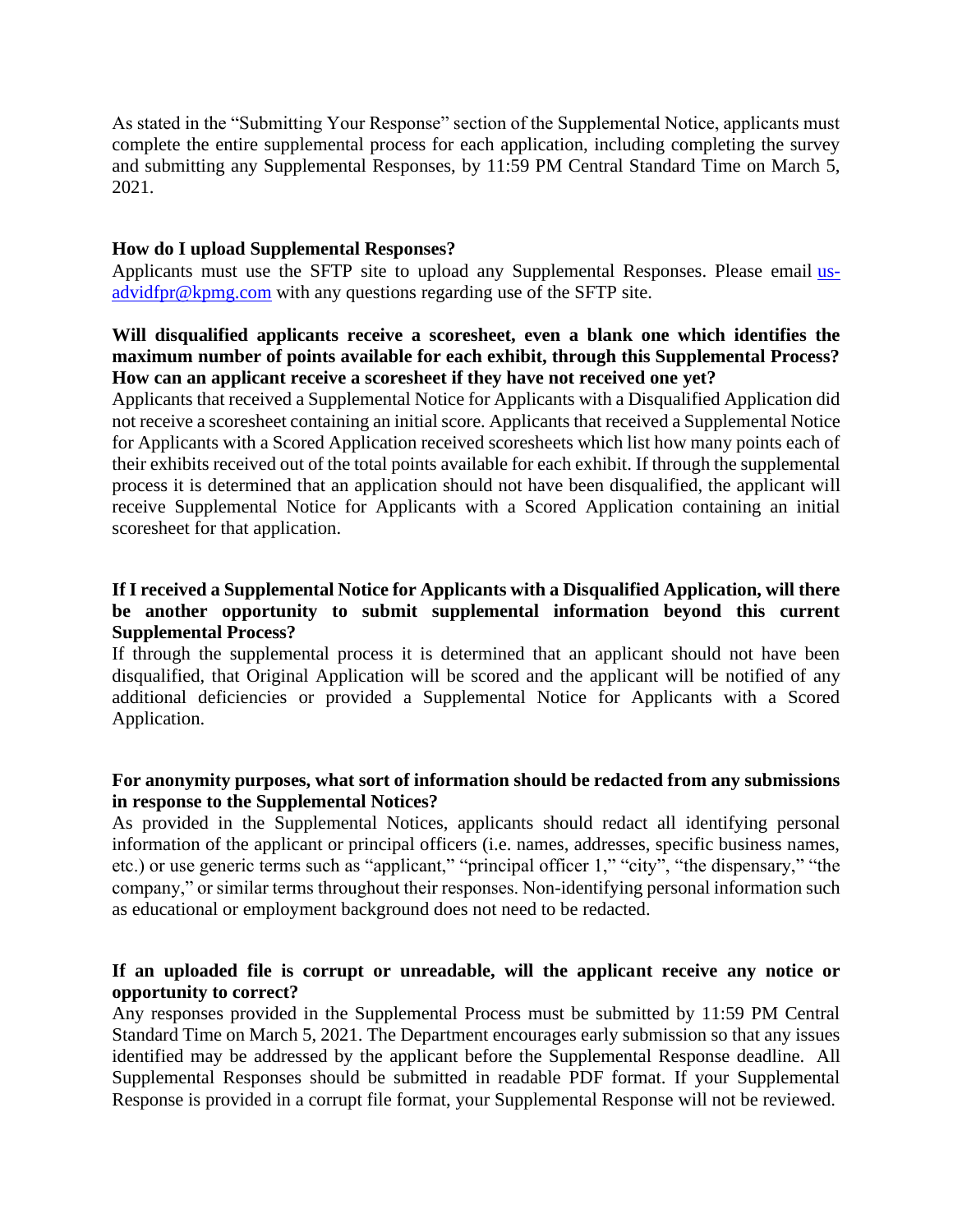#### **What information is needed to complete the Survey?**

In order to complete the questions in the survey, applicants will need the following: the Application Unique ID Number, the BLS Regions submitted in, and the Exhibit Scores as identified on the Supplemental Notice. Applications must successfully complete one survey for each Original Application that you are requesting the Department to review, even if you choose not to submit a Supplemental Response. The Application Selection Survey can be accessed and completed here or at https://survey.us.kpmg.com/jfe/form/SV\_e8xWfAnNIRH6W7c.

## **The body of the Supplemental Notice for Disqualified Applicants informs me I have 15 days to respond to that notice. However, I also have in the email I received an attached deficiency notice from 2020 which says I have 10 days to respond. Do I have 15 days or 10 days to respond to the Supplemental Notice?**

Applicants have until 11:59 PM Central Standard Time on March 5, 2021 to respond to the Supplemental Notice, which is 15 days from the day the Supplemental Notices were sent out. The 10-day response window contained in the 2020 notices does not apply to this Supplemental Process.

## **I received a zero on an exhibit (in my case, Exhibit K). The Supplemental Notice informs me that if I did not include an Exhibit K, I would have received a deficiency notice. How could I have gotten a zero for that exhibit if I never received a prior deficiency notice?**

It is possible that you did not receive a deficiency notice because your application included an Exhibit K as required by the statute and application, but you received zero points because the contents of the exhibit did not qualify for any of the points allotted to that exhibit. Please review the Supplemental Notice for more information about how to qualify for all points available for any exhibit.

## **The Supplemental Notice for Applicants with a Scored Application requires removed principal officers to sign a sworn attestation form. Does the Department provide a standard form for this?**

No, the Department does not provide a standard attestation form for removed principal officers. A sworn attestation signed by the removed principal officer must confirm that the officer is no longer a principal officer of the applicant.

**The Cannabis Regulation and Tax Act lists eight documents that can be used to prove residency and also lists "any other proof of residency or other information necessary to establish residence as provided by rule." The Supplemental Notice only lists the eight documents from the statute as being acceptable as proof of residency. Why doesn't the Supplemental Notice include an ability for applicants to submit any other proofs of residency?**

The Department has not enacted any applicable rules at this time, and because no such rule is in place, the Department can only accept the eight documents specifically listed in statute.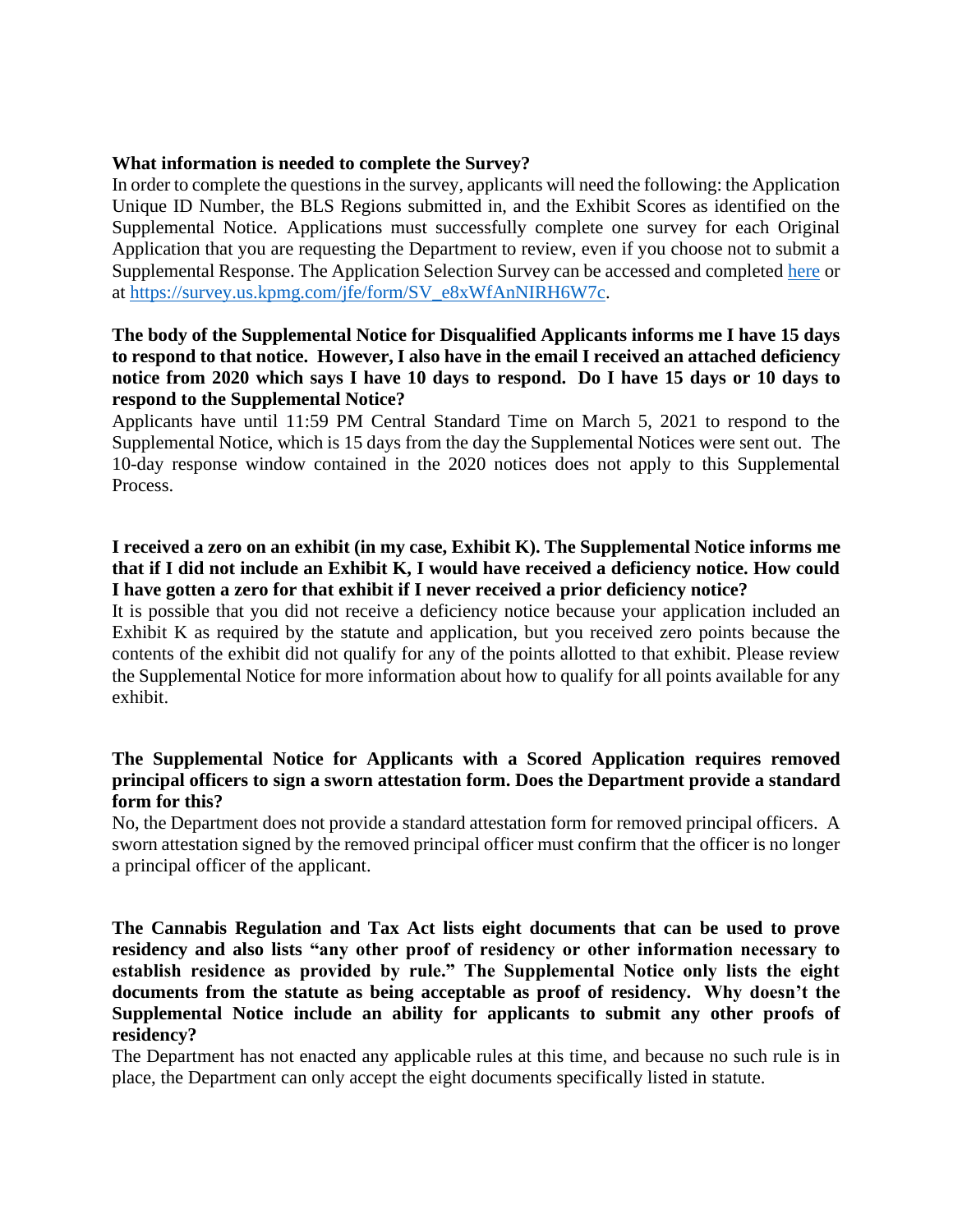#### **3/2/2021**

**In order to qualify for Social Equity Applicant status by employing 10 or more employees who reside in a Disproportionately Impacted Area or who have been arrested by an offense expungable by P.A. 101-27, do the employees have to be employed at the time of this supplemental deficiency process, or can the applicant attest that it will employ 10 such employees if granted a license?**

In order to qualify as a Social Equity Applicant through the hiring of employees who reside in a Disproportionately Impacted Area or who have had a qualifying offense expunged, applicants must have employed such individuals at the time the Original Application was submitted. If an applicant has had a change in circumstances during the scoring period that has caused it to no longer employ the individuals identified on their Original Application, applicants may submit the attestation. The attestation form, provided at the end of this document in a separate page, attests that the applicant will employ the required number of individuals necessary to meet the statutory qualifications of a Social Equity Applicant within 60 days of receipt of a Conditional Adult Use Dispensing Organization License.

## **Do tax records need to be signed in order to be considered as proof of residency in a Disproportionately Impacted Area in order to qualify as a Social Equity Applicant or an Illinois owner?**

If the tax record itself requires a signature, then the applicant must include a signed version of it in order for it to be sufficient proof of residency. Certain tax records, such as Form 1040 tax returns, must be signed. Other tax records, such as a Form W-2, do not contain a signature and thus do not need to be signed by the applicant.

#### **In its Supplemental Response, can an applicant submit an entire exhibit that has been revised from the Original Exhibit?**

As stated in the Supplemental Notice, applicants may not provide a Supplemental Response that contains information that was identified by a prior deficiency notice or that was contained in the Original Exhibit. Please refer to the Supplemental Notice for details on what information may be submitted in a Supplemental Response for each exhibit.

#### **What information is required in an applicant's Business Plan?**

As stated in the Supplemental Notice for Applicants with a Scored Application, the information required for a proposed Business Plan can be found in Sections  $15-25(d)(20)$  and  $15-30(c)(3)(A)$ of the Act. If your Original Exhibit F lost points for failing to provide this specific information, you may request a review of your Original Exhibit or submit a Supplemental Response to provide elements not identified in a prior deficiency notice.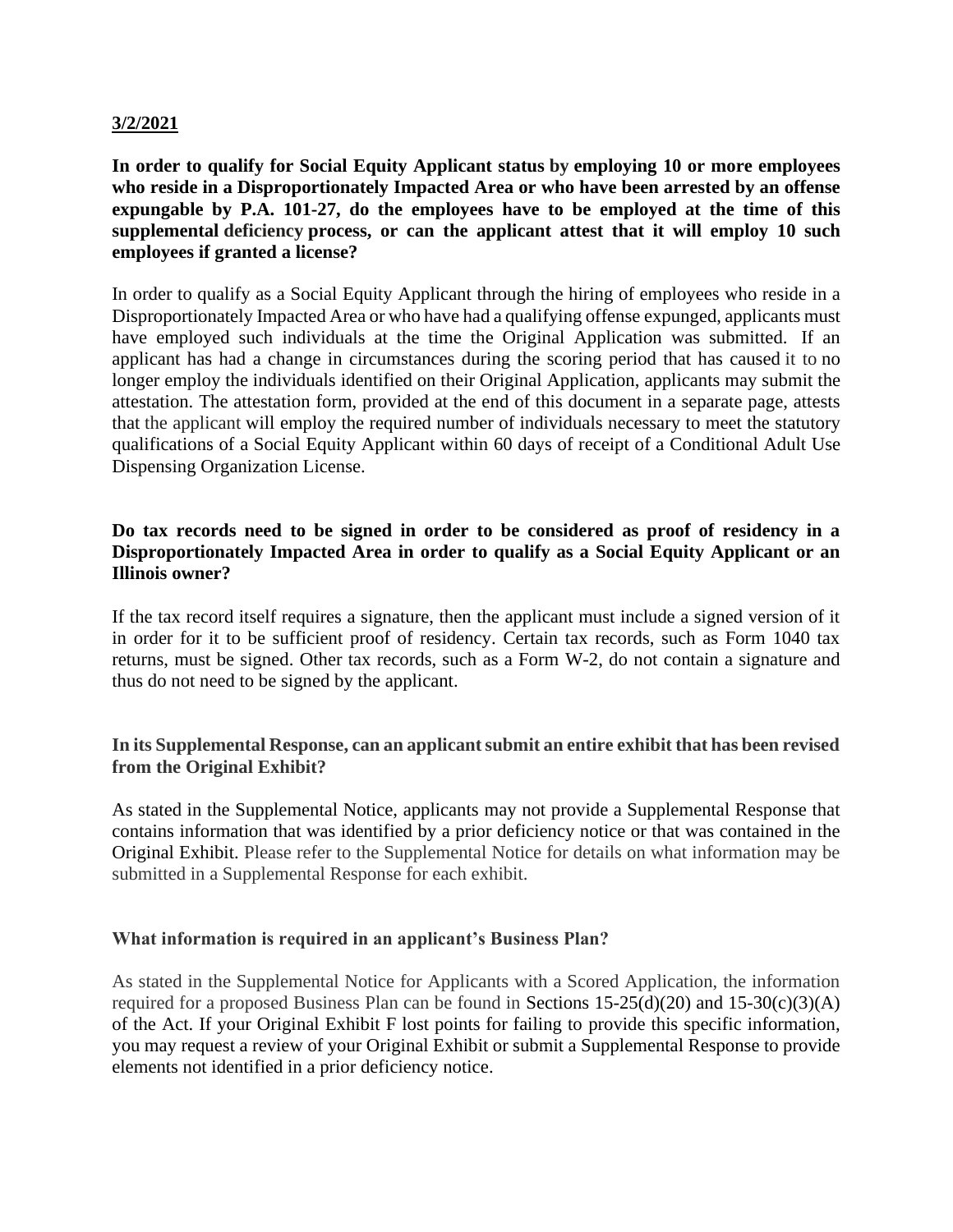# **I received a Supplemental Notice for Applicants with a Disqualified Application. When will my Original Application be scored and will I have an opportunity to remedy any deficiencies?**

Applicants that received a Supplemental Notice for Applicants with a Disqualified Application did not receive a scoresheet containing an initial score. Applicants that received a Supplemental Notice for Applicants with a Scored Application received scoresheets that list how many points each of their exhibits received out of the total points available for each exhibit. During the supplemental process, if the Department determines that an application should not have been disqualified, the applicant will receive a Supplemental Notice for Applicants with a Scored Application containing an initial scoresheet for that application. If the application remains disqualified, the application will not be scored, as provided by Section 15-30(b) of the CRTA.

## **Does Exhibit H require an executed contract with a security firm and can an applicant submit evidence of such through this supplemental process?**

As stated in the Supplemental Notice for Applicants with a Disqualified Application, the Department has determined that its prior deficiency notice for Exhibit H did not sufficiently notify applicants that an application must include a contract with a licensed private security contractor *that was executed by both the security contractor and the applicant*. The Department will consider a contract to meet these requirements even if the contract is contingent on the applicant receiving a Conditional Adult Use License. If your application was disqualified on the basis of Exhibit H, you may submit a Supplemental Response to include a contract executed by both the security contractor and the applicant. Please see the Supplemental Notice for further guidance on Exhibit H.

## **I believe that one of my Original Exhibits was erroneously scored, resulting in that exhibit not receiving all the available points. Can I cure this exhibit by providing a written explanation to the Department through FPR.AdultUseCannabis@illinois.gov detailing why I believe that exhibit was erroneously scored?**

No, any information in response to a Supplemental Notice must be provided through the steps outlined in the notice. As the Supplemental Notice states, "The Department will not accept any submissions delivered to the Department by any means or manner other than as described in this Notice."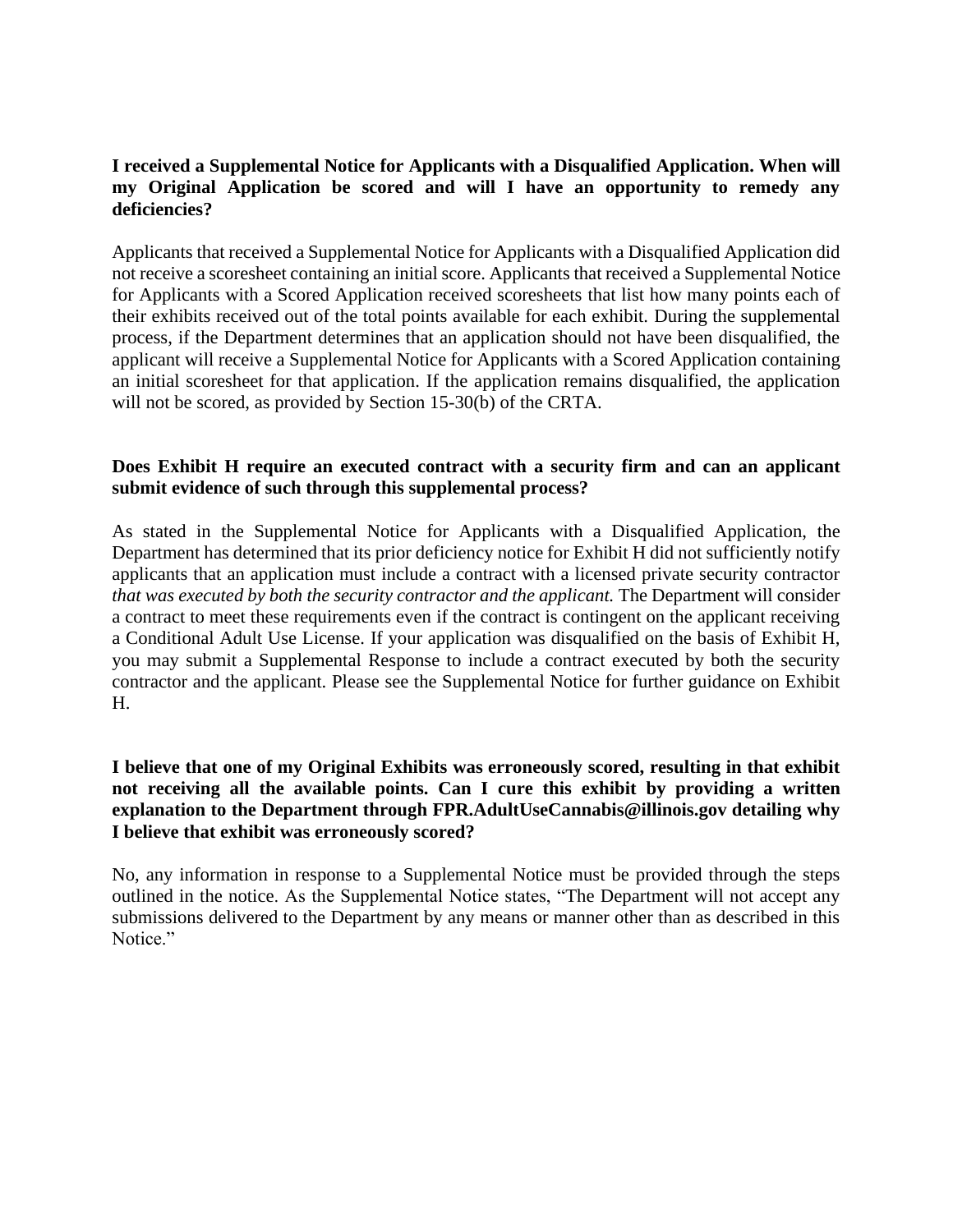#### **3/3/2021**

**One of our principal officers who qualified as a Social Equity Applicant because of the officer's conviction or arrests has died since we submitted our application. Can we replace the deceased principal officer with a principal officer who qualifies as a Social Equity Applicant by residing in a Disproportionately Impacted Area for five of the last ten years and still retain our Social Equity Applicant points?**

If it is determined through this supplemental process that a new principal officer is able to provide sufficient proof that he or she has, as of January 1, 2020, resided in a Disproportionately Impacted Area for five of the preceding ten years, the applicant may retain the Social Equity Applicant points awarded for the Original Application.

## **We applied as a Social Equity Applicant based on being related to someone with a relevant cannabis conviction, but that relative and I have different last names. Do I need to provide any additional documentation beyond their birth certificate to prove that we are related?**

Applicants must provide sufficient documentation to prove you are related in a manner covered by the statute. As we wrote in our Q&A posted on November 1, 2019:

"To demonstrate evidence as a Social Equity Applicant, applicants must submit something more than a mere statement of qualification. Applicants should submit records that can be verified by application scorers such as, but not limited to government and business records."

# **If an Original Exhibit exceeded the page limit, was the information in the pages exceeding the page limit reviewed and scored? Are there page limits for any Supplemental Responses?**

If you previously provided information in an Original Exhibit in pages beyond the allotted page limit for that exhibit, such information was not scored, and may be submitted now as part of a Supplemental Response. There are no page limits for any Supplemental Responses. As stated in the Supplemental Notice, the Department will not review information provided in a Supplemental Response if that information was specifically identified in a prior deficiency notice, unless that information was originally submitted in pages beyond the allotted page limit.

## **If an applicant submitted a signed contract that was executed by both the security contractor and the applicant in response to a prior deficiency notice, does that applicant's scoresheet as provided in the Supplemental Notice reflect any points received for the contract?**

If an applicant received a Supplemental Notice for Applicants with a Scored Application, the applicant's scoresheet reflects any points received for the signed and executed security contract if one was timely submitted in response to a prior deficiency notice.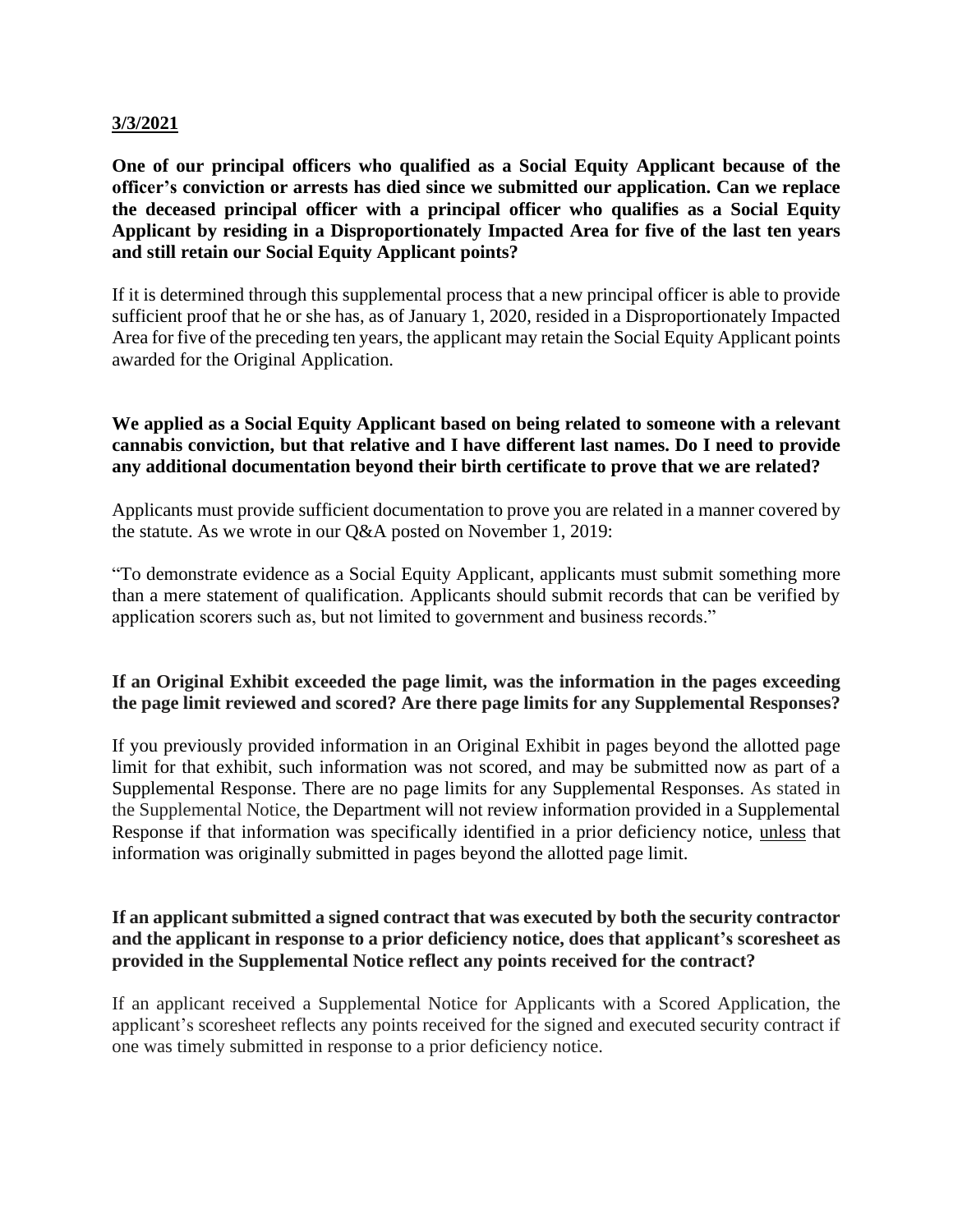#### **If I timely provided material in response to an original deficiency notice, was that material scored and is it included in each of the scoresheets I received?**

Yes, if an applicant received a Supplemental Notice for an Applicant with a Scored Application, that applicant's scoresheet reflects any information that was timely provided in response to a prior deficiency notice.

## **I provided material in my response to a prior deficiency notice for an exhibit that was not identified by the Department in that notice. Did the Department review all material submitted in response to a prior deficiency notice or should I resubmit that additional information as a Supplemental Response?**

If an applicant previously submitted information in response to a prior deficiency notice, but that information was not identified by the Department in the prior deficiency notice, then that information has not been reviewed or scored. Please refer to the Supplemental Notice for exhibit specific instructions on what information applicants may submit for certain exhibits through this supplemental process.

## **3/4/2021**

## **Is there a particular format that we should follow for our response? Should we divide our responses per exhibit using the section number consistent to the section numbers the dispensary organization used in its original exhibit?**

The only format requirements for a Supplemental Response is that it be submitted as a non-corrupt, readable PDF through the SFTP site, that the PDFs be named as described in the Supplemental Notice, and that Supplemental Responses must be provided in separate PDFs for each exhibit. Applicants may choose how to individually organize or sort how the information they are submitting appears in the PDF. If you are submitting Supplemental Responses, please create a separate PDF file for each exhibit.

#### **Is the dispensary organization's Application Unique ID Number the EIN?**

No. The Application Unique ID number is a unique number assigned by the Department that is listed in your Supplemental Notice.

## **Are the sections specified in the "Exhibit Specific Instructions" in the Supplemental Notice specific to that applicant or were these sent out to all applicants?**

Both the Supplemental Notice for Applicants with a Scored Application and the Supplemental Notice for Applicants with a Disqualified Application include a section titled "Exhibit Specific Instructions." All applicants received identical "Exhibit Specific Instructions." The only unique aspect of both Supplemental Notices is the scoresheet for those with a Scored Application or the list of deficient exhibits for those with a Disqualified Application.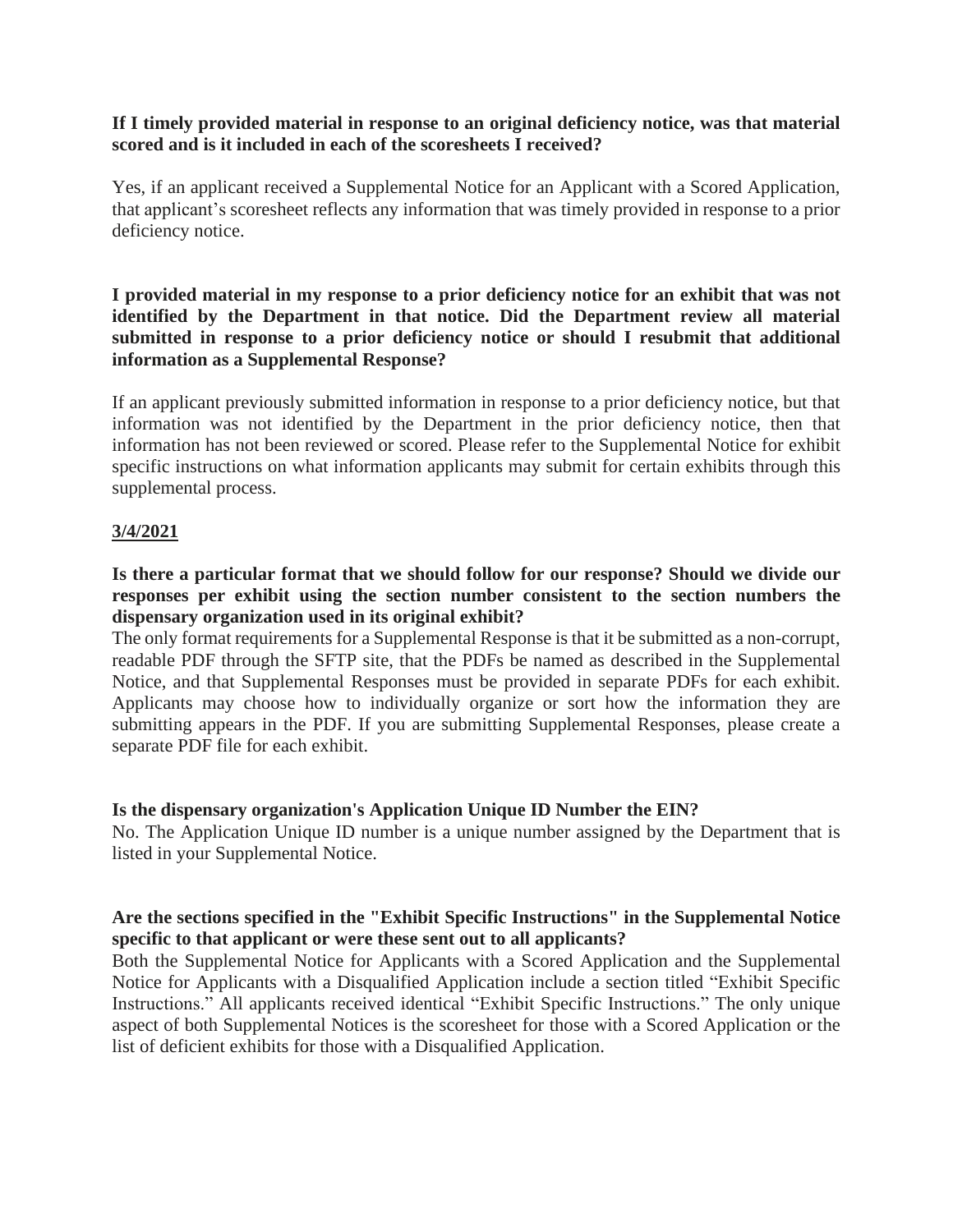## **Can our Supplemental Response for a particular exhibit include clarifications for multiple elements where we think we may have lost points?**

Both the Supplemental Notice for Applicants with a Scored Application and the Supplemental Notice for Applicants with a Disqualified Application contain specific instructions for what information applicants may submit as a Supplemental Response. Please follow the Exhibit Specific Instructions provided in the Supplemental Notice. Applicants should not provide information in a Supplemental Response that was previously provided in their Original Exhibit or in a response to a prior deficiency notice.

**Included in the Exhibit Specific Instructions for some exhibits is a section that describes elements that were subject to a prior deficiency notice and cannot be submitted or revised now. The Exhibit Specific Instructions also include a supplemental notice section that identifies specific statutory subsections that provide the basis for points awarded. Some of those elements in the supplemental notice section are also listed as elements that were the subject of a prior deficiency notice - does that mean we can address that element in our supplemental response now, and be awarded more points for it?** 

No. If an element was the basis of a specific prior deficiency notice, the element cannot be addressed in a Supplemental Response and be awarded additional points.

# **My Supplemental Notice for Applicants with a Disqualified Application identifies that two exhibits served as the basis for my disqualification. Are these the only two exhibits I should respond to?**

Yes.

# **Can a Conditional Agreement of Employment serve as proof that a person is an employee?**

No. In order to qualify as a Social Equity Applicant through the hiring of employees who reside in a Disproportionately Impacted Area or who have had a qualifying offense expunged, applicants must have employed such individuals at the time the Original Application was submitted. If an applicant has had a change in circumstances during the scoring period that has caused it to no longer employ the individuals identified on their Original Application, applicants may submit the Attestation Form. The Attestation Form, provided at the end of this document in a separate page, attests that the applicant will employ the required number of individuals necessary to meet the statutory qualifications of a Social Equity Applicant within 60 days of receipt of a Conditional Adult Use Dispensing Organization License.

**For Exhibit P, Exhibit S, and Exhibit T, is the ownership chart in Exhibit C sufficient evidence of principal officers' actual ownership percentages or for each of the listed exhibits do we need to provide the same chart from Exhibit C, the articles of organization, or both?** Exhibit C is sufficient to prove ownership percentages of principal officers.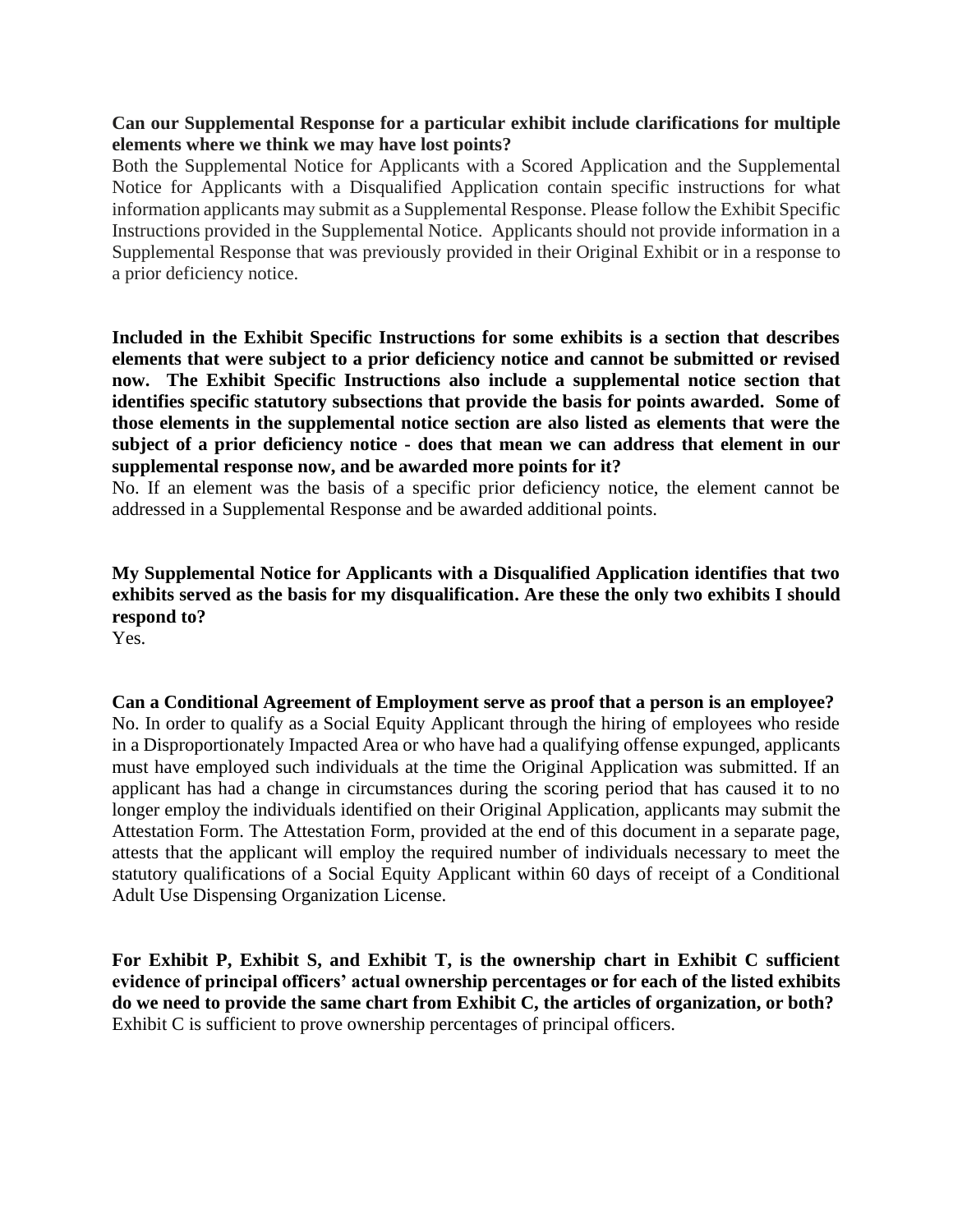# **Should Supplemental Responses include the information submitted with the Original Exhibit as well as any new, supplemental information? Will I be penalized if I resubmit information submitted within an Original Exhibit?**

The Department has retained copies of Original Exhibits and it is not necessary for an applicant to submit any information provided within an Original Exhibit in a Supplemental Response. Applicants should not provide information in a Supplemental Response that was previously provided in their Original Exhibit or in a response to a prior deficiency notice. Applicants will not be penalized for resubmitting information that was included in an Original Exhibit.

## **Are applicants required to redact any information on the forms submitted to prove Illinois residency?**

No. As stated in the Supplemental Notice, "Except for any Supplemental Response for Exhibits B, C, O, P, S, and T, the Supplemental Response must be anonymous so that the person scoring the application is not able to identify the applicant or any of the applicant's principal officers."

#### **Can applicants both request a re-review of an Original Exhibit and also submit supplemental information for the same exhibit?**

As stated in a previous FAQ and in the Supplemental Notice for Applicants with a Scored Application, applicants may request a re-review of an Original Exhibit, or, an applicant has the option to submit a Supplemental Response if that particular exhibit allows for one.

# **If I did not receive full points on an exhibit should I have received a prior deficiency notice?** Not necessarily – not every point available was subject to a prior deficiency notice. Not receiving full points on your scoresheet means your exhibit was scored but did not include what the statute requires to obtain maximum points and, as a result, did not receive the total points available. If an exhibit did not receive full points, please refer to the options available for that specific exhibit, which are explained in detail in the Supplemental Deficiency Notice.

# **If I use an Illinois Driver's license to show residency, does it show residency for each year in which the license was valid?**

Yes.

# **If I am not be able to gather all of my employees' information for proof of residency in a Disproportionately Impacted Area for Social Equity Applicant status prior to the March 5, 2021 deadline, may I have an extension?**

Extensions from your submission deadline will not be granted.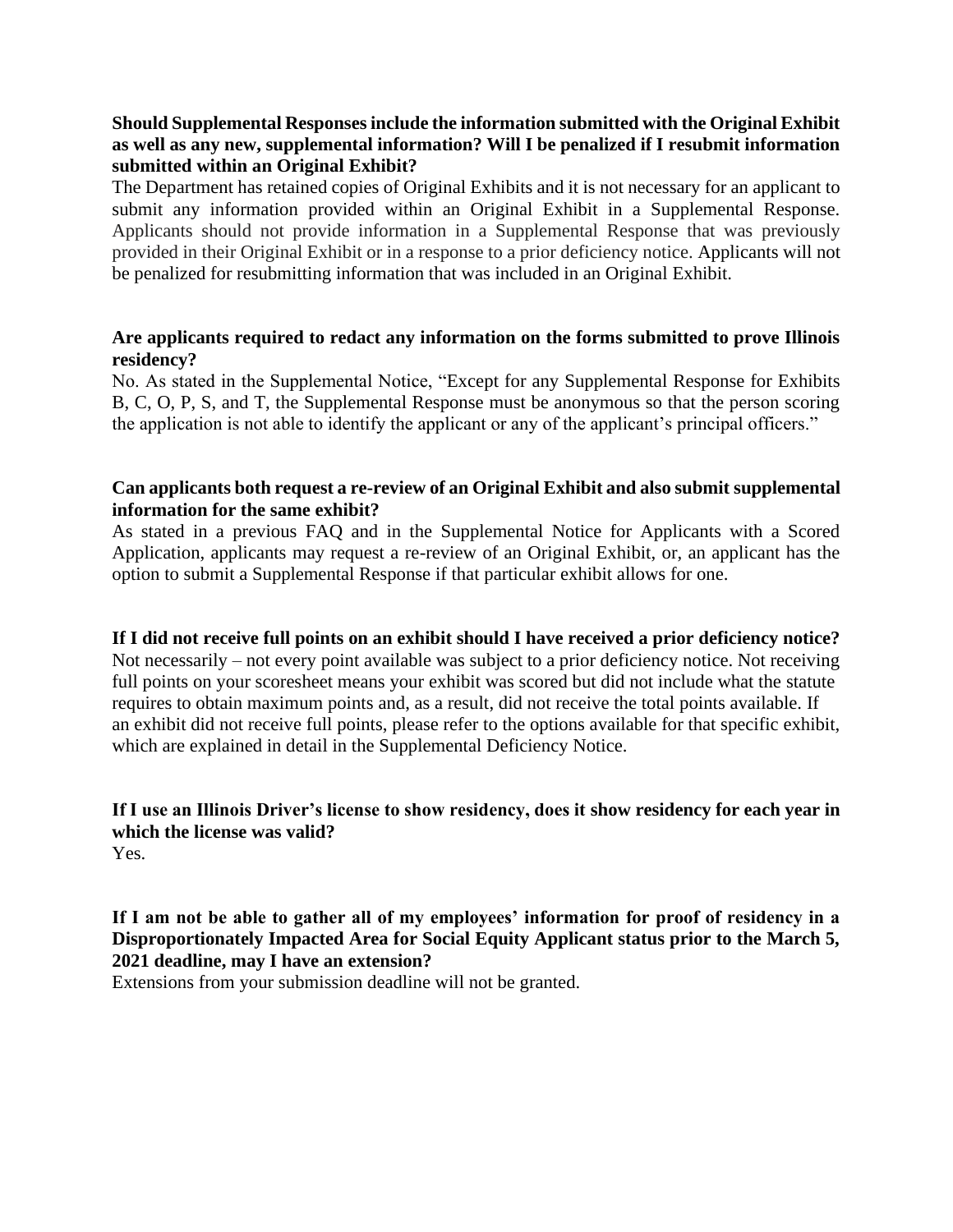## **Can an applicant change its application status from Social Equity Applicant status to a non-Social Equity Applicant?**

Yes. In that situation an applicant would no longer receive the points available for being a Social Equity Applicant and the applicant must ensure that it has paid the appropriate application fee for a non-Social Equity Applicant. If the applicant has experienced a change of ownership through the death of a principal officer or the removal of a principal officer, then it must submit updated information for this. Please refer to the Exhibit- Specific Instructions for Exhibit C for what steps must be taken if an applicant has experienced a change of ownership.

## **Does a Form 1099 qualify as a tax record for proof of residency for Social Equity Applicant or Illinois Owner status?**

Yes. Tax records may include, but are not limited to, Form 1099, Form W-2, Form W-4, IL-1040 returns, and IL-1040x returns.

## **If I'm adding a new principal officer to replace a deceased principal officer, does the new principal officer need to submit new fingerprints for Exhibit B?**

Yes, if an applicant is adding a new principal officer to replace a deceased principal officer, the applicant must submit the new principal officer's fingerprints within 30 days after submitting the new Exhibits B and C.

#### **Can a death certificate be used to show the relationship between someone in an impacted family and the person who was eligible for an expungable offense?**

An applicant must provide sufficient documentation to prove you are related in a manner covered by the statute. As we wrote in our Q&A posted on November 1, 2019: "To demonstrate evidence as a Social Equity Applicant, applicants must submit something more than a mere statement of qualification. Applicants should submit records that can be verified by application scorers such as, but not limited to government and business records."

## **I submitted a survey more than once for a single Original Application, which one will be reviewed?**

If a survey for an Original Application is submitted more than once, the last submitted survey prior to the due date will be considered the applicant's official submission.

# **For Exhibit J, I plan to submit a revised floor plan. Should I provide a new floorplan or redline the original floorplan?**

If you choose to submit a revised floorplan for Exhibit J, you may either provide a new floorplan or redline the original floorplan.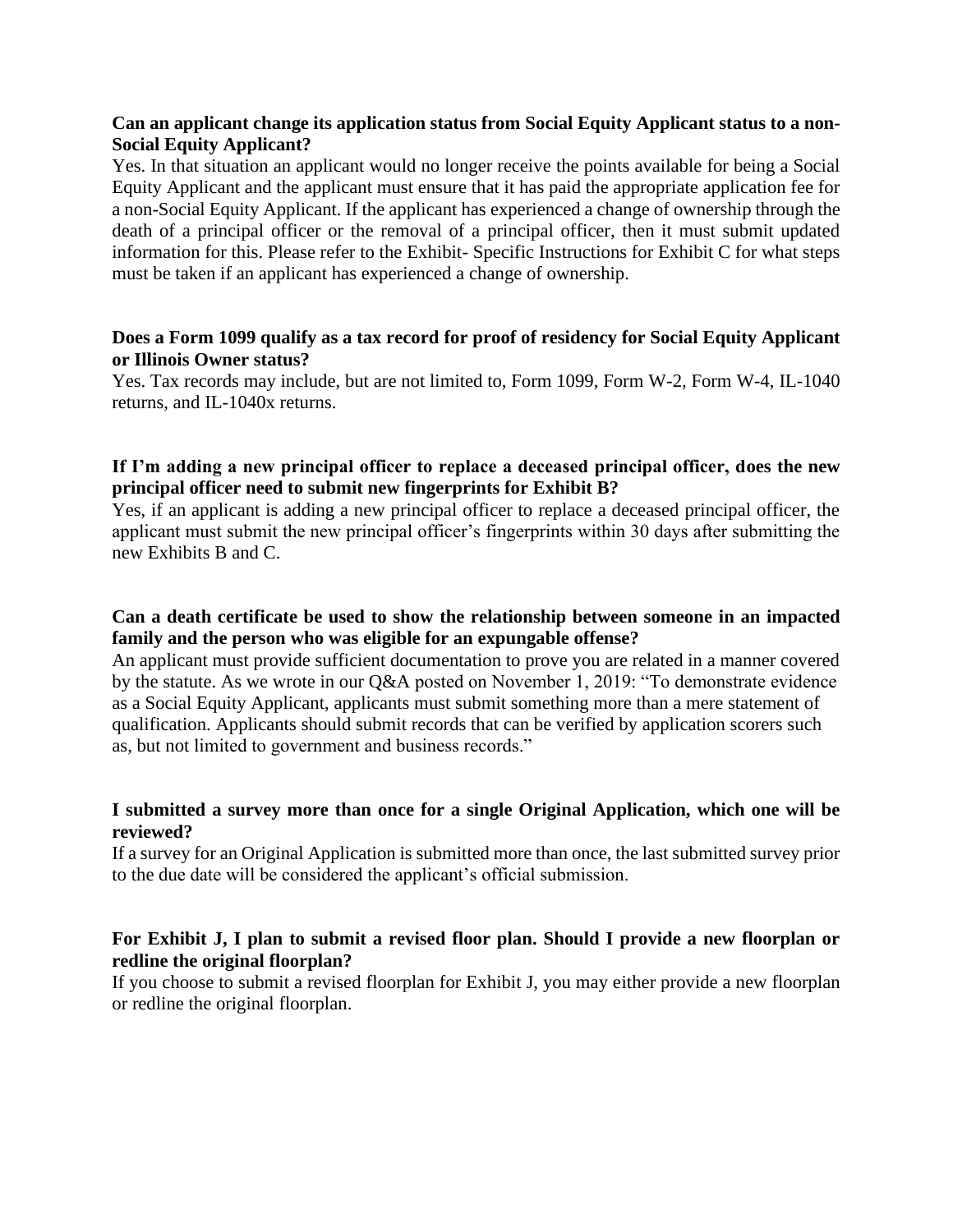# **My application received a perfect score, but we had a Veteran Social Equity principal officer resign. We remain a Social Equity Applicant and Veteran-Owned Applicant. Is there any action I need to take in this supplemental process?**

Yes, as stated in the Supplemental Notice for Applicants with a Scored Application, "Applications that received a score of 252 points were awarded the maximum available points and those applicants do not need to take any further steps in response to this Supplemental Notice unless they have changes in ownership, in which case they must complete an Application Selection Survey (as outlined in this Supplemental Notice) to identify the changes in ownership and provide a Supplemental Response, if required. Be aware that changes in ownership may adversely affect an application's Final Score."

## **Do all applicants need to submit Exhibits B or C in this supplemental process?**

No, only those applicants that experienced a change in ownership since the Original Application was submitted need to submit Exhibits B or C in this supplemental process.

# **Did all applicants that received a Supplemental Notice for Applicants with a Disqualified Application receive a "Deficiency Information" section with their notice?**

Yes, the section entitled "Deficiency Information" was included on all Supplemental Notices for Applicants with a Disqualified Application, but the information underneath this section was specific to that applicant and included the applicant's name, application number, region, exhibits resulting in disqualification and reason, and any prior deficiency notice that the applicant received.

## **I am a Social Equity Applicant in my early 20s and I don't have tax returns, paycheck stubs, utility bills, etc. in my name from when I was in my teens. My pre-21 Driver's License had to be turned in the State on my 21st birthday. I am listed as a dependent on my parents' income tax for the earlier years at the qualifying address. May I use the first two pages of their tax return for those years?**

Parental tax returns may serve as proof of residency for the dependent, but applicants must include the first two pages and the pages of the tax return that identify the applicant as a dependent in that return.

#### **Will the Department accept tax records if they have been stamped "Copy only do not file" if it is a photocopied version of the signed original?** Yes.

**I have a driver's license and a separate state ID card. Can these two documents alone serve as the required two documents to prove residency in the same Exhibit?** Yes.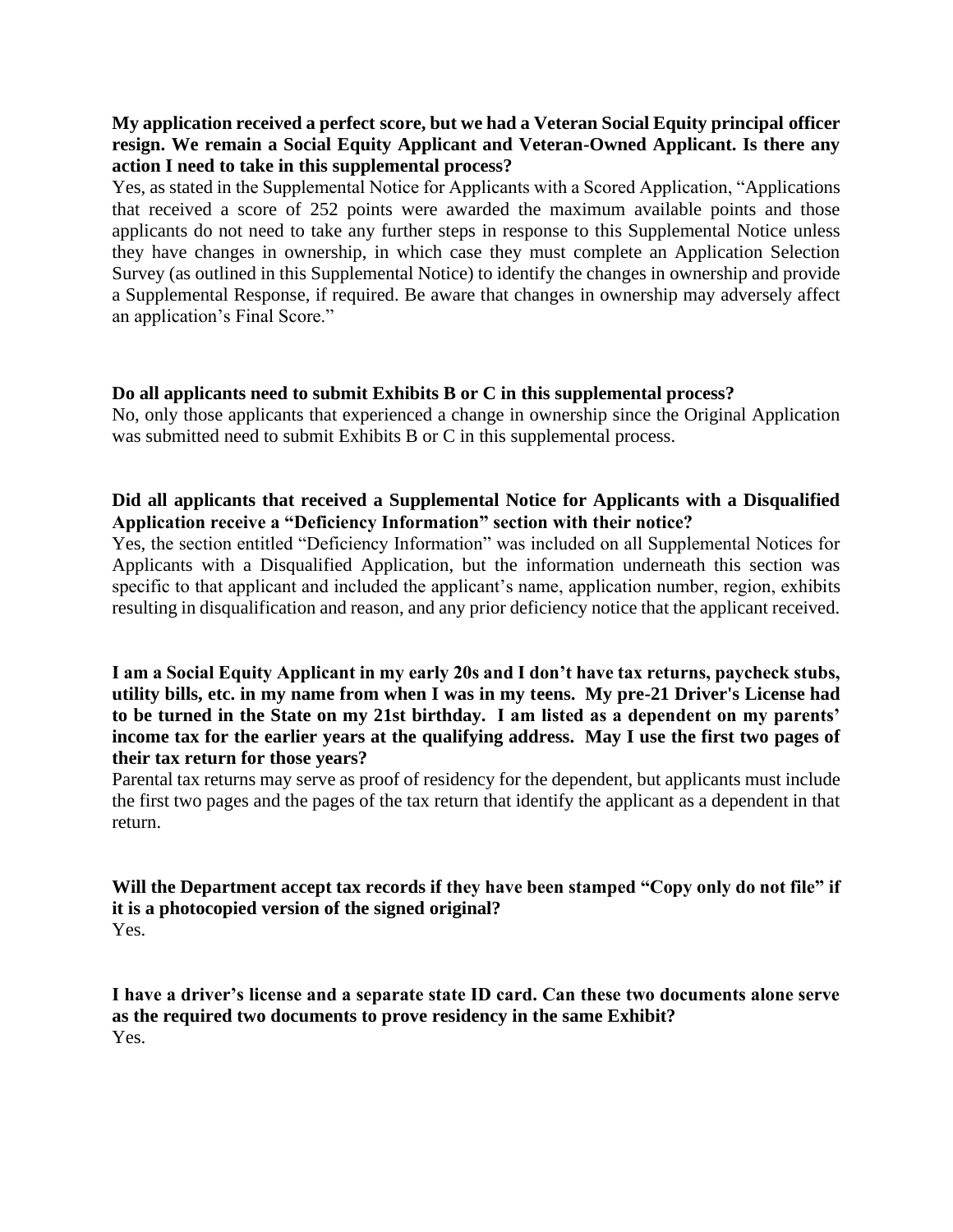**In the current answers, the Department specified that property tax bills and Form-W2s are acceptable forms of proof of residency. However, the Department has also specified that only the eight forms identified in the statute are allowable.**

One of the eight categories of documents listed in the statute for proof of residency is "tax records." Because "tax records" may include various types of documents, the Department has identified several examples of tax records that may be used to satisfy proof of residency, including property tax bills and Form-W2s.

**If an applicant did not submit an Original Exhibit P, S, or T, can the applicant submit an Exhibit P, S, or T through this supplemental process?** No.

**Would an applicant have lost points for not directly quoting the statute by using terms like "POS" instead of the statute's "point-of-sale" term or "state inventory verification system" instead of the statute's "the State's verification system"?**

If an applicant used similar terms with the same meaning as those used within the statute, the applicant would not have lost points provided the application shows compliance with the statute.

**We have applied as a Social Equity Applicant. We have several principal officers who have lived at different times in a Disproportionately Impacted Area. To qualify as a Social Equity Applicant, does each individual principal officer who makes up our majority ownership have to show that they lived in the Disproportionately Impacted Area for five of the preceding ten years, or can we combine our time to show as a group we lived in a Disproportionately Impacted Area for five out of the preceding ten years?**

Each principal officer that is being used to established Social Equity Applicant status must prove through the required documentation that they resided in a Disproportionately Impacted Area for five of the preceding ten years.

**Are there any statutory sections in the statute that the Department didn't include in the Supplemental Notice that applicants need to address through this supplemental process?** In the Supplemental Notice for Applicants with a Scored Application, the Department listed each statutory section relevant to obtain all available points for each exhibit.